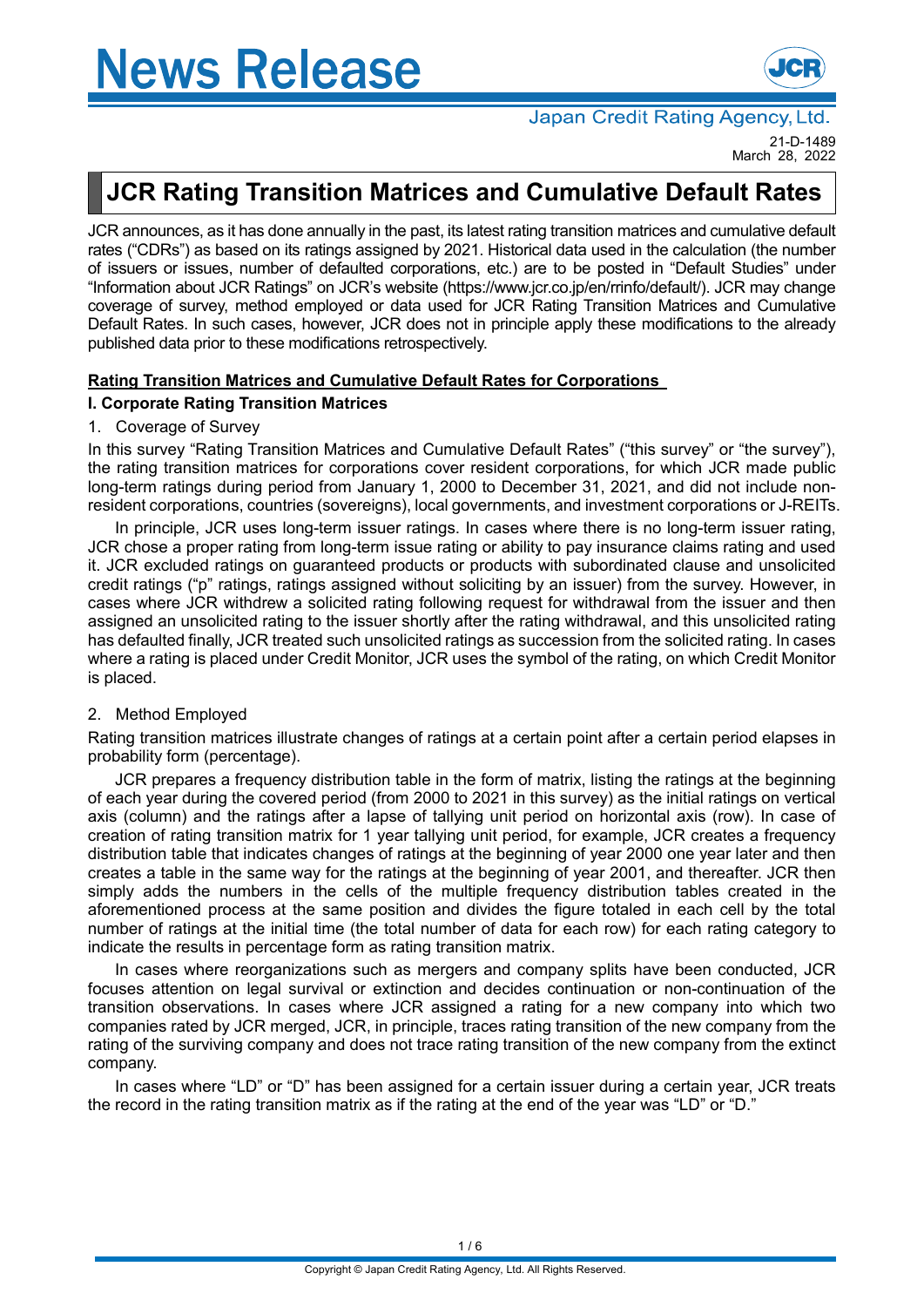

### 3. Rating Transition Matrices (from 2000 to 2021) (Please refer to Tables 1 through 3)

|          |             |       |       |       |       |       |       |       |       |            | Rating 1 year later (%) |       |           |       |       |       |       |             |      |       |
|----------|-------------|-------|-------|-------|-------|-------|-------|-------|-------|------------|-------------------------|-------|-----------|-------|-------|-------|-------|-------------|------|-------|
|          |             | AAA   | AA+   | AA    | AA-   | A+    |       |       | BBB+  | <b>BBB</b> | BBB-                    | BB+   | <b>BB</b> | BB-   | $B+$  | B     | B-    | CCC & lower | LD   |       |
|          | AAA         | 96.06 | 3.23  | 0.36  |       |       | 0.36  |       |       |            |                         |       |           |       |       |       |       |             |      |       |
|          | AA+         | 1.08  | 93.88 | 4.32  | 0.36  | 0.36  |       |       |       |            |                         |       |           |       |       |       |       |             |      |       |
|          | AA          | 0.15  | 0.92  | 95.85 | 2.61  |       | 0.15  |       | 0.15  |            | 0.15                    |       |           |       |       |       |       |             |      |       |
|          | AA-         |       |       | 3.41  | 91.95 | 4.13  | 0.31  | 0.10  |       | 0.10       |                         |       |           |       |       |       |       |             |      |       |
|          | A+          |       |       | 0.19  | 5.31  | 90.54 | 3.76  | 0.06  |       |            | 0.06                    |       |           |       |       |       |       |             |      | 0.06  |
|          |             |       |       | 0.15  | 0.39  | 6.57  | 88.71 | 3.70  | 0.49  |            |                         |       |           |       |       |       |       |             |      |       |
| $\sigma$ | $A-$        |       |       | 0.05  | 0.14  | 0.28  | 8.24  | 87.28 | 3.49  | 0.33       | 0.09                    | 0.05  |           | 0.05  |       |       |       |             |      |       |
| Ratin    | BBB+        |       |       |       |       | 0.13  | 0.73  | 8.94  | 84.37 | 5.36       | 0.13                    | 0.07  | 0.07      |       | 0.07  |       |       | 0.07        | 0.07 |       |
|          | <b>BBB</b>  |       |       |       | 0.07  |       | 0.13  | 0.73  | 8.54  | 83.97      | 5.56                    | 0.46  | 0.07      |       |       | 0.07  |       | 0.07        | 0.07 | 0.26  |
| hitial   | BBB-        |       |       |       |       | 0.25  | 0.13  | 0.13  | 0.38  | 10.18      | 81.16                   | 5.65  | 1.01      |       | 0.25  | 0.25  | 0.25  |             | 0.13 | 0.25  |
|          | BB+         |       |       |       |       | 0.66  |       |       |       | 1.32       | 13.16                   | 73.68 | 5.92      | 1.32  | 0.66  |       | 1.32  |             | 0.66 | 1.32  |
|          | <b>BB</b>   |       |       |       |       |       |       |       |       |            | 4.00                    | 18.00 | 64.00     | 10.00 | 4.00  |       |       |             |      |       |
|          | BB-         |       |       |       |       |       |       |       |       |            |                         | 9.09  | 18.18     | 50.00 | 13.64 |       |       | 9.09        |      |       |
|          | $B+$        |       |       |       |       |       |       |       |       |            | 6.67                    |       | 6.67      | 20.00 | 53.33 |       |       |             |      | 13.33 |
|          | B           |       |       |       |       |       |       |       |       |            |                         |       |           |       |       | 28.57 |       | 14.29       |      | 57.14 |
|          | в-          |       |       |       |       |       |       |       |       |            |                         |       | 10.00     | 10.00 |       |       | 60.00 | 10.00       |      | 10.00 |
|          | CCC & lower |       |       |       |       |       |       |       |       |            |                         |       |           |       |       |       | 7.69  | 38.46       | 7.69 | 46.15 |

#### Table 1. Rating Transition Matrix (tallying unit period: 1 year)

#### Table 2. Rating Transition Matrix (tallying unit period: 3 years)

|                       |             |       |       |       |       |       |       |       |       |            | Rating 3 year later (%) |       |           |       |       |      |           |             |       |        |
|-----------------------|-------------|-------|-------|-------|-------|-------|-------|-------|-------|------------|-------------------------|-------|-----------|-------|-------|------|-----------|-------------|-------|--------|
|                       |             | AAA   | AA+   | AA    | AA-   | $A+$  |       | А-    | BBB+  | <b>BBB</b> | BBB-                    | BB+   | <b>BB</b> | BB-   | $B+$  | в    | <b>B-</b> | CCC & lower | LD    | D.     |
|                       | AAA         | 87.65 | 7.41  | 2.88  | 0.82  |       | 1.23  |       |       |            |                         |       |           |       |       |      |           |             |       |        |
|                       | AA+         | 3.13  | 83.48 | 9.82  | 2.23  | 1.34  |       |       |       |            |                         |       |           |       |       |      |           |             |       |        |
|                       | AA          | 0.19  | 3.21  | 88.47 | 6.05  | 0.38  | 0.57  | 0.38  | 0.57  |            | 0.19                    |       |           |       |       |      |           |             |       |        |
|                       | AA-         |       |       | 9.38  | 76.88 | 11.00 | 2.00  | 0.13  |       | 0.38       | 0.25                    |       |           |       |       |      |           |             |       |        |
|                       | $A+$        |       |       | 0.86  | 14.15 | 74.88 | 8.94  | 0.54  | 0.31  | 0.08       | 0.08                    |       |           |       |       |      |           |             |       | 0.16   |
|                       | A           |       |       | 0.34  | 1.15  | 17.46 | 70.65 | 7.58  | 2.35  | 0.17       |                         | 0.06  |           |       | 0.11  |      | 0.06      | 0.06        |       |        |
| ۱g                    | A-          |       |       | 0.16  | 0.38  | 1.98  | 20.60 | 68.74 | 6.21  | 0.88       | 0.60                    | 0.11  | 0.05      |       | 0.05  |      |           |             | 0.11  | 0.11   |
| ്ത                    | BBB+        |       |       | 0.08  | 0.08  | 0.55  | 3.44  | 21.80 | 60.78 | 10.08      | 2.11                    | 0.63  |           | 0.08  |       |      |           | 0.16        | 0.08  | 0.16   |
| Ιõέ<br>$\overline{a}$ | <b>BBB</b>  |       |       |       | 0.16  |       | 1.04  | 3.37  | 21.43 | 61.32      | 10.51                   | 0.88  | 0.16      |       | 0.08  |      |           | 0.08        | 0.24  | 0.72   |
| Ë                     | BBB-        |       |       |       | 0.32  | 0.64  | 0.96  | 1.44  | 3.51  | 24.44      | 55.1                    | 7.83  | 1.28      | 0.16  | 0.16  | 0.32 | 0.48      |             | 0.64  | 2.72   |
|                       | BB+         |       |       |       |       |       |       |       | 4.00  | 6.00       | 27.00                   | 43.00 | 8.00      | 4.00  | 1.00  |      |           |             | 2.00  | 5.00   |
|                       | <b>BB</b>   |       |       |       |       |       |       |       |       | 3.13       | 18.75                   | 31.25 | 25.00     | 18.75 | 3.13  |      |           |             |       |        |
|                       | BB-         |       |       |       |       |       |       |       |       |            | 33.33                   | 20.00 |           | 2000  | 13.33 |      |           |             |       | 13.33  |
|                       | $B+$        |       |       |       |       |       |       |       |       | 15.38      | 15.38                   |       | 23.08     | 7.69  | 7.69  |      |           |             |       | 30.77  |
|                       | R           |       |       |       |       |       |       |       |       |            |                         |       |           |       |       |      |           |             |       | 100.00 |
|                       | <b>B-</b>   |       |       |       |       |       |       |       |       |            |                         | 12.50 | 50.00     |       |       |      | 12.50     |             |       | 25.00  |
|                       | CCC & lower |       |       |       |       |       |       |       |       |            |                         |       |           |       |       |      | 23.08     | 15.38       | 15.38 | 46.15  |

|  | Table 3. Rating Transition Matrix (tallying unit period: 5 years) |  |  |  |
|--|-------------------------------------------------------------------|--|--|--|
|  |                                                                   |  |  |  |

|                                 |             |       |       |       |       |       |       |       |       |            | Rating 5 year later (%) |       |           |       |      |      |       |             |       |        |
|---------------------------------|-------------|-------|-------|-------|-------|-------|-------|-------|-------|------------|-------------------------|-------|-----------|-------|------|------|-------|-------------|-------|--------|
|                                 |             | AAA   | AA+   | AA    | AA-   | $A+$  |       | А-    | BBB+  | <b>BBB</b> | BBB-                    | BB+   | <b>BB</b> | BB-   | $B+$ | B    | B-    | CCC & lower | LD    | D.     |
|                                 | AAA         | 78.67 | 10.43 | 5.21  | 2.84  | 0.47  | 2.37  |       |       |            |                         |       |           |       |      |      |       |             |       |        |
|                                 | AA+         | 4.76  | 76.72 | 14.29 | 3.70  | 0.53  |       |       |       |            |                         |       |           |       |      |      |       |             |       |        |
|                                 | AA          |       | 5.13  | 80.65 | 10.02 | 1.40  | 0.70  | 0.93  | 0.93  |            |                         |       |           |       |      |      |       |             | 0.23  |        |
|                                 | AA-         |       | 0.15  | 14.26 | 66.92 | 14.11 | 3.03  | 0.30  |       | 0.76       | 0.46                    |       |           |       |      |      |       |             |       |        |
|                                 | A+          |       |       | 1.20  | 20.72 | 64.38 | 11.47 | 1.20  | 0.74  |            | 0.09                    |       |           |       |      |      |       |             |       | 0.19   |
|                                 | $\sim$      |       |       | 0.83  | 1.53  | 25.76 | 58.96 | 8.89  | 3.06  | 0.28       | 0.07                    | 0.07  | 0.07      | 0.07  |      |      | 0.07  | 0.21        |       | 0.14   |
| G.                              | A-          |       |       | 0.26  | 0.91  | 4.63  | 27.85 | 55.97 | 7.83  | 1.30       | 0.65                    | 0.13  | 0.07      |       |      |      | 0.07  |             | 0.20  | 0.13   |
| -20<br>$\sigma$                 | BBB+        |       |       | 0.10  | 0.29  | 0.67  | 5.84  | 29.41 | 48.66 | 10.54      | 2.20                    | 0.96  | 0.10      |       |      | 0.19 | 0.10  | 0.10        | 0.38  | 0.48   |
| چ ،<br>$\overline{\phantom{0}}$ | <b>BBB</b>  |       |       |       | 0.10  | 0.19  | 2.79  | 6.55  | 29.77 | 48.94      | 9.34                    | 0.67  | 0.10      |       |      |      |       | 0.10        | 0.39  | 1.06   |
| nitia                           | BBB-        |       |       | 0.20  | 0.20  | 0.80  | 1.81  | 3.82  | 9.05  | 27.77      | 44.67                   | 4.63  | 1.21      | 0.40  |      |      |       |             | 0.80  | 4.63   |
|                                 | BB+         |       |       |       |       |       | 2.74  | 1.37  | 2.74  | 16.44      | 27.40                   | 31.51 | 4.11      | 2.74  | 1.37 |      |       |             |       | 9.59   |
|                                 | <b>BB</b>   |       |       |       |       |       |       |       |       | 8.70       | 30.43                   | 17.39 | 17.39     | 17.39 | 4.35 |      |       |             |       | 4.35   |
|                                 | BB-         |       |       |       |       |       |       | 8.33  |       | 33.33      | 16.67                   |       | 8.33      | 16.67 |      |      |       |             |       | 16.67  |
|                                 | $B+$        |       |       |       |       |       |       | 16.67 |       | 16.67      |                         | 25.00 |           |       |      |      |       |             |       | 41.67  |
|                                 | R           |       |       |       |       |       |       |       |       |            |                         |       |           |       |      |      |       |             |       | 100.00 |
|                                 | <b>B-</b>   |       |       |       |       |       |       |       |       | 20.00      |                         | 20.00 | 20.00     |       |      |      |       |             |       | 40.00  |
|                                 | CCC & lower |       |       |       |       |       |       |       |       |            |                         |       | 7.69      |       |      |      | 30.77 |             | 15.38 | 46.15  |

#### **II. CDRs Based on Category-wise Corporate Rating**

#### 1. Coverage of Survey

Coverage of CDRs in this survey is the same as that for rating transition matrix.

#### 2. Method Employed

To calculate CDRs, JCR observes change in the pool of ratings which existed at the beginning of each year during the covered period (from 2000 to 2021 in this survey) (cohort of each year). JCR counts the number of defaulted issuers for each number of years elapsed for cohort of each year by rating category, and produces weighted averages against the number of surviving issuers at the beginning of each number of years elapsed to obtain a marginal default rate for each number of years elapsed. JCR then accumulates these marginal default rates to obtain the CDRs by taking into account the survival rates. The method employed is summarized as follows.

 $Y$  year denotes each year of the period covered.

- $a_{\gamma}$  :  $\;\;\;\;$  The number of initially rated issuers for  $\;Y\;$  year cohort (pool of ratings existed at the beginning of  $Y$  year).
- $d_{\gamma,t}$  : The number of defaulted issuers among the initially rated issuers which defaulted during  $\;t$  th year for  $Y$  year cohort.

Then, the number of surviving issuers at the beginning of  $t$ th year for  $Y$  year cohort can be described as below.

$$
a(Y,t) = \begin{cases} a_Y & t = 1 \\ a_Y - \sum_t d_{Y,t-1} & t \neq 1 \end{cases}
$$

Using the above, weighted average default rate at  $t$ th year is described as below.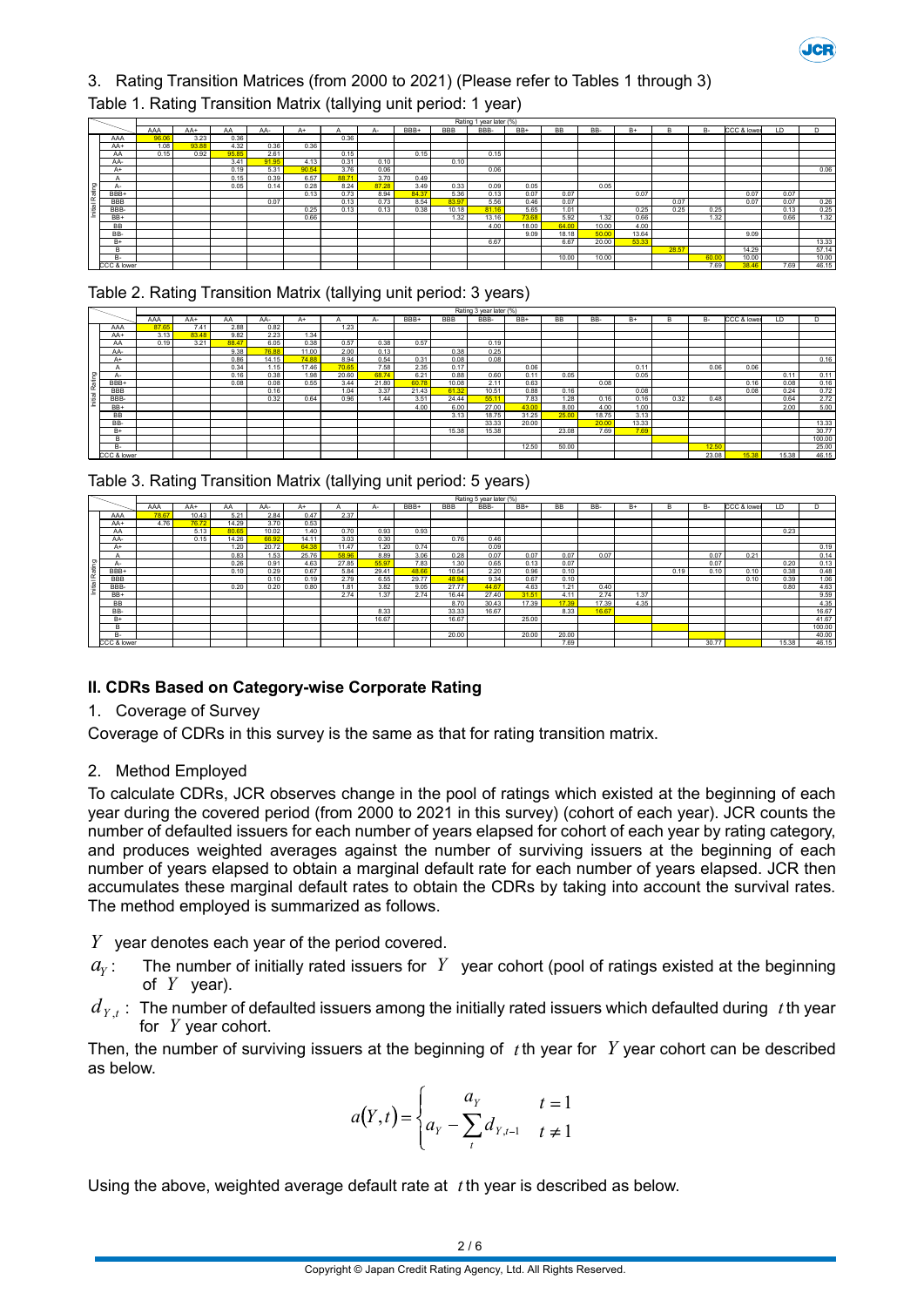$$
\alpha_t = \frac{\sum_{Y} d_{Y,t}}{\sum_{Y} a(Y,t)}
$$

Then, CDRs for  $n$  years are described by the following formula:

$$
1-\prod_{i=1}^n\bigl(1-\alpha_i\bigr)
$$

In cases where reorganizations such as mergers and company splits have been conducted, JCR, in principle, focuses attention on legal survival or extinction and traces rating transition accordingly. This is the same as the policy for rating transition matrices. To calculate CDRs, however, in cases where a new company created by merger between rated companies defaults, JCR treats both the surviving company and the extinct company as defaulted. In case of default of a new company created by merger of the extinct company being rated by JCR and the surviving company not being rated by JCR, JCR counts a default for the extinct company which had been rated.

JCR traces default of issuers, for which ratings have been terminated owing to withdrawals requested by the issuer or other reasons, and reflects the results in calculation of CDRs. JCR includes these traced issuers whose ratings have been terminated in calculation of the default rate for both the numerator and the denominator if they default. JCR includes these traced issuers whose ratings have been terminated in calculation of the default rate for the denominator only if they do not default. JCR stops the tracing, however, when tracing of defaults is considered difficult owing to some reasons such as significant difficulty in obtaining important information including financial statements on such issuers whose ratings have been terminated.

#### 3. Definition of Default

Default means a state, in which principal or interest payments of financial obligations cannot be honored as initially agreed, with respect to the CDRs. This includes the following cases: (i) JCR judges that all the financial obligations are, in effect, in default. (ii) JCR judges that while an obligor does not honor part of the agreed to financial obligations, but it honors all its other agreed to financial obligations. Usually, when cases fall under the former, "D" ratings are assigned, and "LD" ratings are assigned when cases fall under the latter. Commencement of legal bankruptcy proceedings is a typical example of the former situation, and a situation where specific creditor grants debt forgiveness or DES for debt relief is a typical example of the latter situation. JCR counts a case where "JCR judges that while an obligor does not honor part of the agreed to financial obligations, but it honors all its other agreed to financial obligations" as a default for calculating CDRs even prior to its introduction of "LD" to the rating symbol on August 28, 2012.

#### 4. CDRs (from 2000 to 2021) (Please refer to Table 4)

CDRs from 2000 to 2021 are shown in Table 4. As for a change from the previous survey (with covered period from 2000 to 2020), there were no significant changes in CDRs, despite the COVID-19 shock, reflecting the fact that the number of bankruptcies in Japan remained at a low level in general. There was no defaulted company rated by JCR, in 2021. Ranking order, which the higher the ratings, the lower the CDRs are, has been maintained. In contrast to CDRs of "BB" and higher categories, CDRs of "B" and lower categories tend to become substantially higher than those of the next upper categories. The extremely small number of rated issuers with a rating of "B" and lower categories is one of the factors which cause such tendency. The largest number of issuers with "B" category at the beginning of each year during the covered period was 6, and such number for issuers with "CCC" and lower was 3.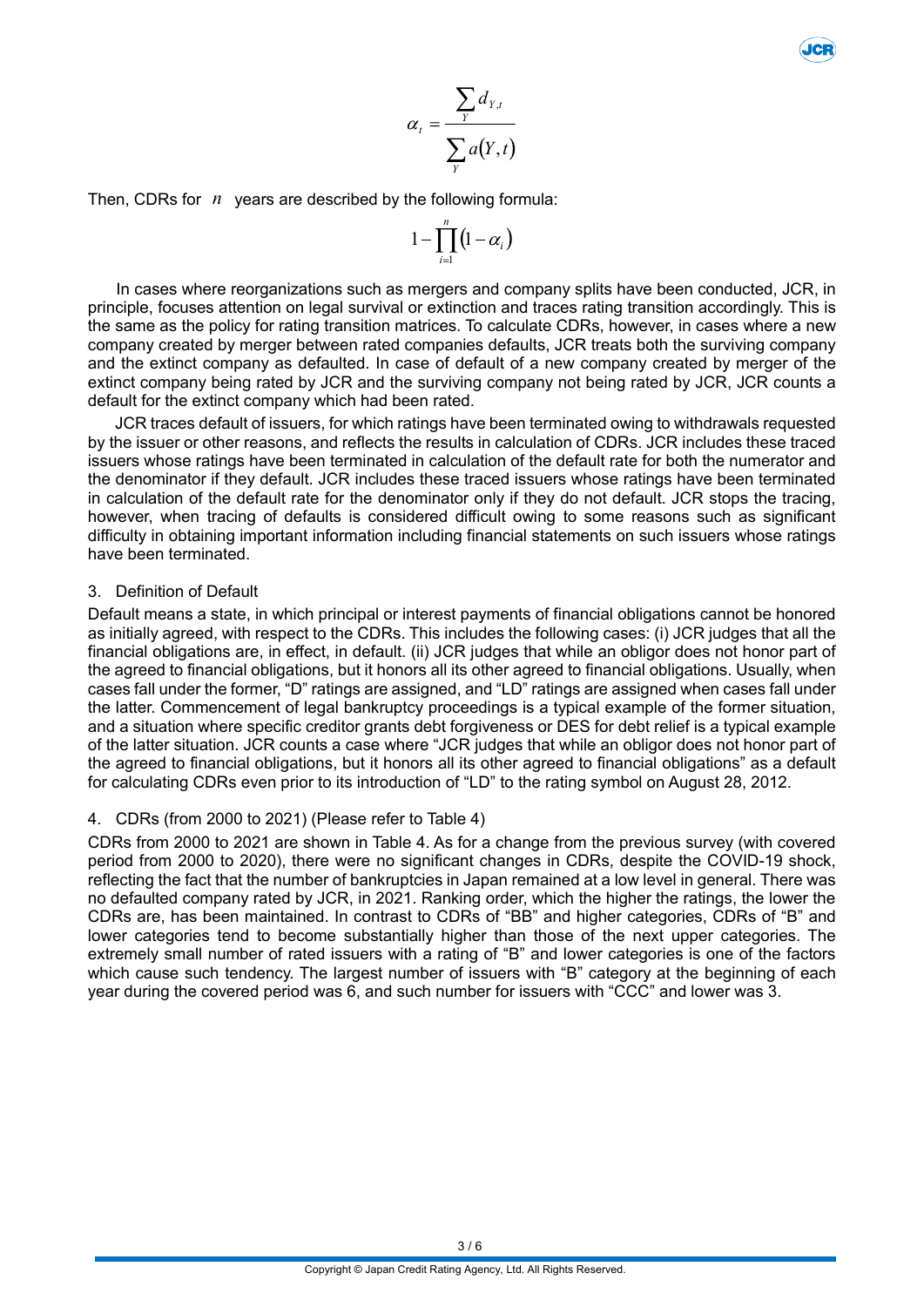

#### Table 4. CDRs (Unit: %)

| Period<br>Rating | 1-year | 2-year | 3-year            | 4-year | 5-year |
|------------------|--------|--------|-------------------|--------|--------|
| AAA              | 0.00   | 0.00   | 0.00              | 0.00   | 0.00   |
| AA               | 0.00   | 0.00   | 0.00              | 0.06   | 0.06   |
| A                | 0.02   | 0.09   | 0.16              | 0.27   | 0.37   |
| <b>BBB</b>       | 0.47   | 1.05   | 1.63 <sub>1</sub> | 2.04   | 2.38   |
| BB               | 3.15   | 6.02   | 8.94              | 11.57  | 13.87  |
| B                | 20.00  | 35.00  | 47.50             | 52.50  | 52.50  |
| CCC & lower      | 53.85  | 61.54  | 61.54             | 61.54  | 61.54  |

#### **Rating Transition Matrices for Asset-Backed Securities (ABS)**

"Rating Transition Matrices by Lapse of Months" and "1-Year (on a Calendar Year Basis) Rating Transition Matrices" based on data in the latest three years are as follows.

#### 1. Coverage of Survey

The data covered products with credit enhancement provided in the form of senior-subordinated structure for the underlying assets in principle, for which their ratings were made public from November 1996 to December 2021, in the survey.

Products such as repackaged bonds and guaranteed products linked to ratings of third parties have been excluded in principle. Products consisting of multiple tranches have been counted as one when they have the same ranking while different in maturities.

#### 2. Method Employed and Results

(1) Rating Transition Matrices by Lapse of Months (Please refer to Tables 5 through 7)

JCR surveyed and tallied how the rating on each of the products changed as months elapsed from the rating at the time of the issuance. Shown in Tables 5, 6 and 7 are the distributions of changes after lapse of 12 months, 24 months and 36 months, respectively. JCR did not count the products redeemed before the end of each period or the products that did not exist for each aforementioned period, despite changes in ratings.

There have been no records of defaults in asset-backed securities (ABS) rated by JCR, and default rates at any time points, 12 months, 24 months, or 36 months after the initial rating assignment, have been zero counts.

Although there was 1 downgrade in 2021 based on the impact of COVID-19, the number of ratings upgraded exceeded the number of ratings downgraded considerably for all of the three time points in this year, following last year. Even a small number of rating changes tends to push up the rate of rating changes for some of rating symbols of "AA+" or lower, because initial ratings for ABS concentrate in "AAA" ratings.

|            | AAA    | AA+    | AA    | AA-    | $A+$   | $\mathsf{A}$ | A-     | BBB+   | <b>BBB</b> | BBB-  | BB+    | <b>BB</b> | BB-   | $B+$   | в | $B - 8$ lower |
|------------|--------|--------|-------|--------|--------|--------------|--------|--------|------------|-------|--------|-----------|-------|--------|---|---------------|
| AAA        | 100.00 |        |       |        |        |              |        |        |            |       |        |           |       |        |   |               |
| AA+        |        | 100.00 |       |        |        |              |        |        |            |       |        |           |       |        |   |               |
| AA         |        | 5.00   | 95.00 |        |        |              |        |        |            |       |        |           |       |        |   |               |
| AA-        |        |        |       | 100.00 |        |              |        |        |            |       |        |           |       |        |   |               |
| $A+$       |        |        |       |        | 100.00 |              |        |        |            |       |        |           |       |        |   |               |
| A          |        |        |       |        | 3.85   | 96.15        |        |        |            |       |        |           |       |        |   |               |
| $A-$       |        |        |       |        |        |              | 100.00 |        |            |       |        |           |       |        |   |               |
| BBB+       |        |        |       |        |        |              |        | 100.00 |            |       |        |           |       |        |   |               |
| <b>BBB</b> |        |        |       |        |        |              |        |        | 98.18      | 1.82  |        |           |       |        |   |               |
| BBB-       |        |        |       |        |        |              |        |        | 3.45       | 96.55 |        |           |       |        |   |               |
| $BB+$      |        |        |       |        |        |              |        |        |            |       | 100.00 |           |       |        |   |               |
| <b>BB</b>  |        |        |       |        |        |              |        |        |            | 9.09  |        | 90.91     |       |        |   |               |
| BB-        |        |        |       |        |        |              |        |        |            | 3.23  | 3.23   |           | 93.55 |        |   |               |
| $B+$       |        |        |       |        |        |              |        |        |            |       |        |           |       | 100.00 |   |               |
| В          |        |        |       |        |        |              |        |        |            |       |        |           |       |        |   |               |
| B- & lower |        |        |       |        |        |              |        |        |            |       |        |           |       |        |   |               |

#### Table 5. 12-months Later Rating Transition Matrix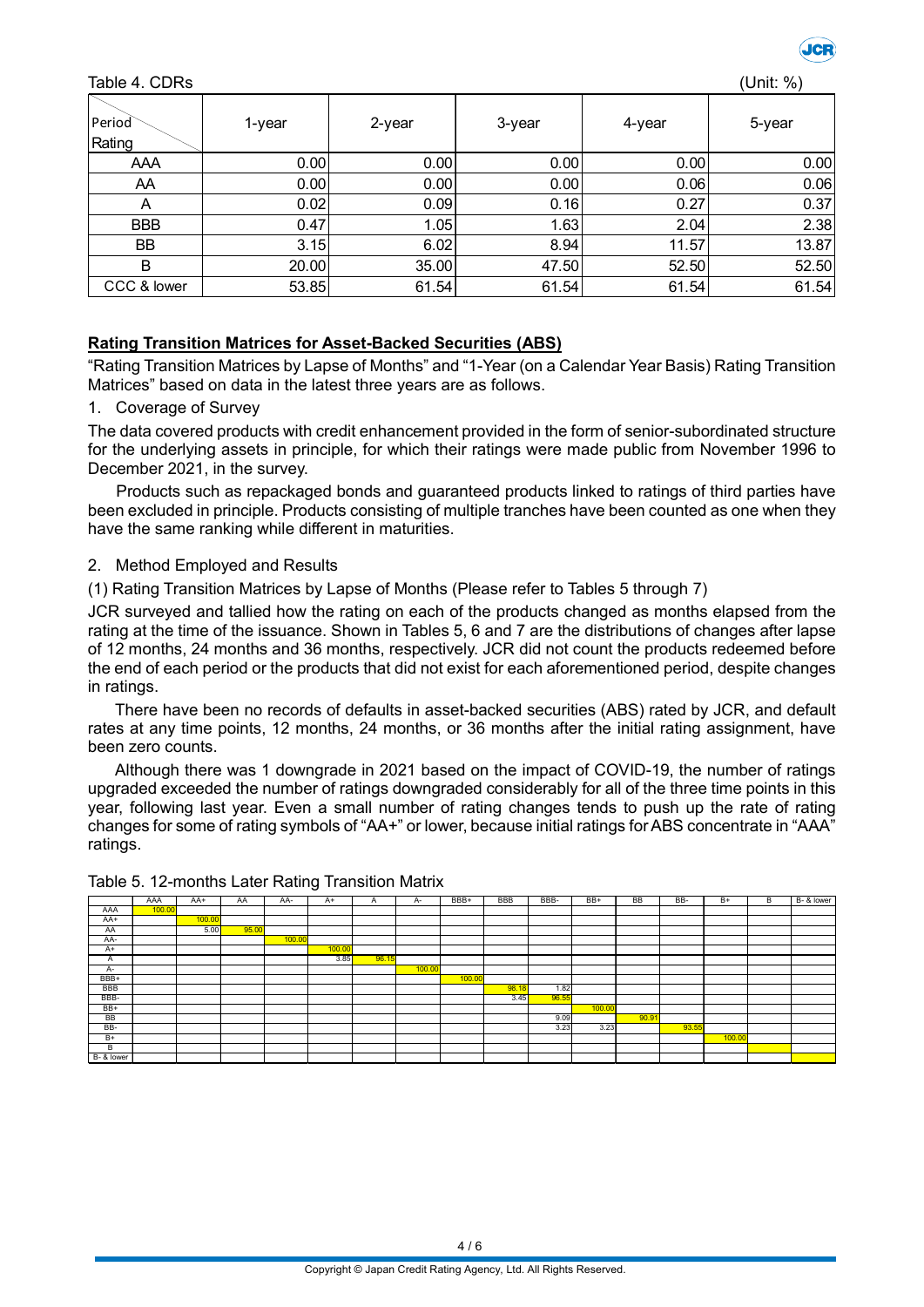

#### Table 6. 24-months Later Rating Transition Matrix

|            | AAA    | $AA+$ | AA    | AA-   | $\tilde{\phantom{a}}$<br>$A+$ | A     | A-    | BBB+   | <b>BBB</b> | BBB-  | BB+    | <b>BB</b> | BB-   | $B+$   | B | B- & lower |
|------------|--------|-------|-------|-------|-------------------------------|-------|-------|--------|------------|-------|--------|-----------|-------|--------|---|------------|
| AAA        | 100.00 |       |       |       |                               |       |       |        |            |       |        |           |       |        |   |            |
| AA+        | 33.33  | 66.67 |       |       |                               |       |       |        |            |       |        |           |       |        |   |            |
| AA         | 13.51  | 10.81 | 72.97 |       | 2.70                          |       |       |        |            |       |        |           |       |        |   |            |
| AA-        | 2.56   | 7.69  | 28.21 | 56.41 | 5.13                          |       |       |        |            |       |        |           |       |        |   |            |
| $A+$       | 12.50  |       |       |       | 87.50                         |       |       |        |            |       |        |           |       |        |   |            |
| A          | 1.56   | 1.56  |       | 6.25  | 3.13                          | 85.94 | 1.56  |        |            |       |        |           |       |        |   |            |
| $A-$       |        | 2.50  |       |       |                               | 2.50  | 95.00 |        |            |       |        |           |       |        |   |            |
| BBB+       |        |       |       |       |                               |       |       | 100.00 |            |       |        |           |       |        |   |            |
| <b>BBB</b> |        |       |       |       |                               |       |       |        | 97.37      | 2.63  |        |           |       |        |   |            |
| BBB-       |        |       |       |       |                               |       |       |        | 5.26       | 94.74 |        |           |       |        |   |            |
| $BB+$      |        |       |       |       |                               |       |       |        |            |       | 100.00 |           |       |        |   |            |
| BB         |        |       |       |       |                               |       |       |        |            |       |        | 100.00    |       |        |   |            |
| $BB-$      |        |       |       |       |                               |       |       |        |            |       | 20.00  |           | 80.00 |        |   |            |
| $B+$       |        |       |       |       |                               |       |       |        |            |       |        |           |       | 100.00 |   |            |
| B          |        |       |       |       |                               |       |       |        |            |       |        |           |       |        |   |            |
| B- & lower |        |       |       |       |                               |       |       |        |            |       |        |           |       |        |   |            |

#### Table 7. 36-months Later Rating Transition Matrix

|            |        |        |       |       |       |       |       |        |            |       |        |           |       | $B+$   |   |            |
|------------|--------|--------|-------|-------|-------|-------|-------|--------|------------|-------|--------|-----------|-------|--------|---|------------|
|            | AAA    | $AA+$  | AA    | AA-   | $A+$  | A     | А-    | BBB+   | <b>BBB</b> | BBB-  | BB+    | <b>BB</b> | BB-   |        | В | B- & lower |
| AAA        | 100.00 |        |       |       |       |       |       |        |            |       |        |           |       |        |   |            |
| AA+        |        | 100.00 |       |       |       |       |       |        |            |       |        |           |       |        |   |            |
| AA         | 27.59  | 13.79  | 48.28 |       | 3.45  | 3.45  | 3.45  |        |            |       |        |           |       |        |   |            |
| AA-        | 18.92  | 10.81  | 13.51 | 43.24 | 2.70  |       | 5.41  |        | 2.70       | 2.70  |        |           |       |        |   |            |
| $A+$       | 16.67  |        |       | 16.67 | 66.67 |       |       |        |            |       |        |           |       |        |   |            |
| A          | 8.16   | 2.04   | 8.16  | 4.08  | 18.37 | 57.14 | 2.04  |        |            |       |        |           |       |        |   |            |
| A-         | 2.94   |        |       | 2.94  |       |       | 94.12 |        |            |       |        |           |       |        |   |            |
| BBB+       |        |        |       |       |       |       |       | 100.00 |            |       |        |           |       |        |   |            |
| <b>BBB</b> |        |        |       |       |       | 3.70  | 3.70  |        | 88.89      | 3.70  |        |           |       |        |   |            |
| BBB-       |        |        |       |       |       | 12.50 |       |        | 12.50      | 75.00 |        |           |       |        |   |            |
| $BB+$      |        |        |       |       |       |       |       |        |            |       | 100.00 |           |       |        |   |            |
| <b>BB</b>  |        |        |       |       |       |       |       |        |            |       |        | 100.00    |       |        |   |            |
| BB-        |        |        |       |       |       |       |       |        |            |       | 33.33  |           | 66.67 |        |   |            |
| $B+$       |        |        |       |       |       |       |       |        |            |       |        |           |       | 100.00 |   |            |
| B.         |        |        |       |       |       |       |       |        |            |       |        |           |       |        |   |            |
| B- & lower |        |        |       |       |       |       |       |        |            |       |        |           |       |        |   |            |

(2) 1-Year (on a Calendar Year Basis) Rating Transition Matrices (Please refer to Tables 8 & 9)

JCR studied how the ratings at the beginning of January each year changed by the end of the year over the period from 2019 to 2021. The changes in the three years were added and averaged as indicated in Table 8. The rating transitions in the year 2021 are also shown in Table 9 for reference.

In 2021, 1 real estate securitization product backed by city hotel and office complex was downgraded by one notch, mainly due to a reduction in JCR's assessment value of the subject property in light of the impact of COVID-19 on the hotel portion. This is the first downgrade in 9 years since 2012. In other sectors, all ratings were either upgraded or affirmed against the backdrop of the still low level of bankruptcies thanks partly to effects from public support measures. Products, for which ratings were upgraded in 2021, were classified into the following 2: (i) automobile loans; and (ii) home improvement loans. Valuing increased credit enhancement level for both (i) and (ii) in the same manner as before, JCR upgraded ratings for these products.

|            | AAA    | AA+   | AA    | AA-   | $A+$  | A     | A-    | BBB+   | <b>BBB</b> | BBB-  | BB+    | <b>BB</b> | BB-    | $B+$ | В | B- & lower |
|------------|--------|-------|-------|-------|-------|-------|-------|--------|------------|-------|--------|-----------|--------|------|---|------------|
| AAA        | 100.00 |       |       |       |       |       |       |        |            |       |        |           |        |      |   |            |
| AA+        | 100.00 |       |       |       |       |       |       |        |            |       |        |           |        |      |   |            |
| AA         | 37.50  | 18.75 | 43.75 |       |       |       |       |        |            |       |        |           |        |      |   |            |
| AA-        | 4.55   | 31.82 | 13.64 | 50.00 |       |       |       |        |            |       |        |           |        |      |   |            |
| $A+$       |        | 12.50 | 62.50 |       | 25.00 |       |       |        |            |       |        |           |        |      |   |            |
| A          |        |       | 4.35  | 6.52  | 26.09 | 60.87 | 2.17  |        |            |       |        |           |        |      |   |            |
| A-         |        |       |       | 1.18  |       | 1.18  | 97.65 |        |            |       |        |           |        |      |   |            |
| BBB+       |        |       |       |       |       |       |       | 100.00 |            |       |        |           |        |      |   |            |
| <b>BBB</b> |        |       |       |       |       |       |       |        | 100.00     |       |        |           |        |      |   |            |
| BBB-       |        |       |       |       |       | 3.33  |       |        |            | 96.67 |        |           |        |      |   |            |
| BB+        |        |       |       |       |       |       |       |        |            |       | 100.00 |           |        |      |   |            |
| BB         |        |       |       |       |       |       |       |        |            |       |        | 100.00    |        |      |   |            |
| BB-        |        |       |       |       |       |       |       |        |            |       |        |           | 100.00 |      |   |            |
| $B+$       |        |       |       |       |       |       |       |        |            |       |        |           |        |      |   |            |
| В          |        |       |       |       |       |       |       |        |            |       |        |           |        |      |   |            |
| B- & lower |        |       |       |       |       |       |       |        |            |       |        |           |        |      |   |            |

|  |  |  | Table 9. 1-year (on a Calendar Year Basis) Rating Transition Matrix for 2021 |  |
|--|--|--|------------------------------------------------------------------------------|--|
|  |  |  |                                                                              |  |

|            | AAA    | AA+                      | AA    | AA-   | $A+$  | A     | A-    | BBB+   | <b>BBB</b> | BBB-   | $BB+$  | <b>BB</b>                           | BB-    | $B+$ | в | B- & lower |
|------------|--------|--------------------------|-------|-------|-------|-------|-------|--------|------------|--------|--------|-------------------------------------|--------|------|---|------------|
| AAA        | 100.00 |                          |       |       |       |       |       |        |            |        |        |                                     |        |      |   |            |
| AA+        |        |                          |       |       |       |       |       |        |            |        |        |                                     |        |      |   |            |
| AA         | 28.57  | 42.86                    | 28.57 |       |       |       |       |        |            |        |        |                                     |        |      |   |            |
| AA-        | 20.00  | 40.00                    |       | 40.00 |       |       |       |        |            |        |        |                                     |        |      |   |            |
| $A+$       |        | 50.00                    |       |       | 50.00 |       |       |        |            |        |        |                                     |        |      |   |            |
| A          |        |                          | 14.29 |       | 35.71 | 42.86 | 7.14  |        |            |        |        |                                     |        |      |   |            |
| A-         |        |                          |       | 3.33  |       | 3.33  | 93.33 |        |            |        |        |                                     |        |      |   |            |
| BBB+       |        |                          |       |       |       |       |       | 100.00 |            |        |        |                                     |        |      |   |            |
| <b>BBB</b> |        |                          |       |       |       |       |       |        | 100.00     |        |        |                                     |        |      |   |            |
| BBB-       |        |                          |       |       |       |       |       |        |            | 100.00 |        |                                     |        |      |   |            |
| BB+        |        |                          |       |       |       |       |       |        |            |        | 100.00 |                                     |        |      |   |            |
| BB         |        |                          |       |       |       |       |       |        |            |        |        | 100.00                              |        |      |   |            |
| BB-        |        |                          |       |       |       |       |       |        |            |        |        |                                     | 100.00 |      |   |            |
| $B+$       |        |                          |       |       |       |       |       |        |            |        |        |                                     |        |      |   |            |
| в          |        |                          |       |       |       |       |       |        |            |        |        |                                     |        |      |   |            |
| B- & lower |        | $\overline{\phantom{a}}$ |       | .     |       | _     |       |        |            |        |        | the contract of the contract of the | .      | $ -$ |   | $ -$       |

(Financial Technology Division, Rating Administration Dept. and Rating Planning Dept.)